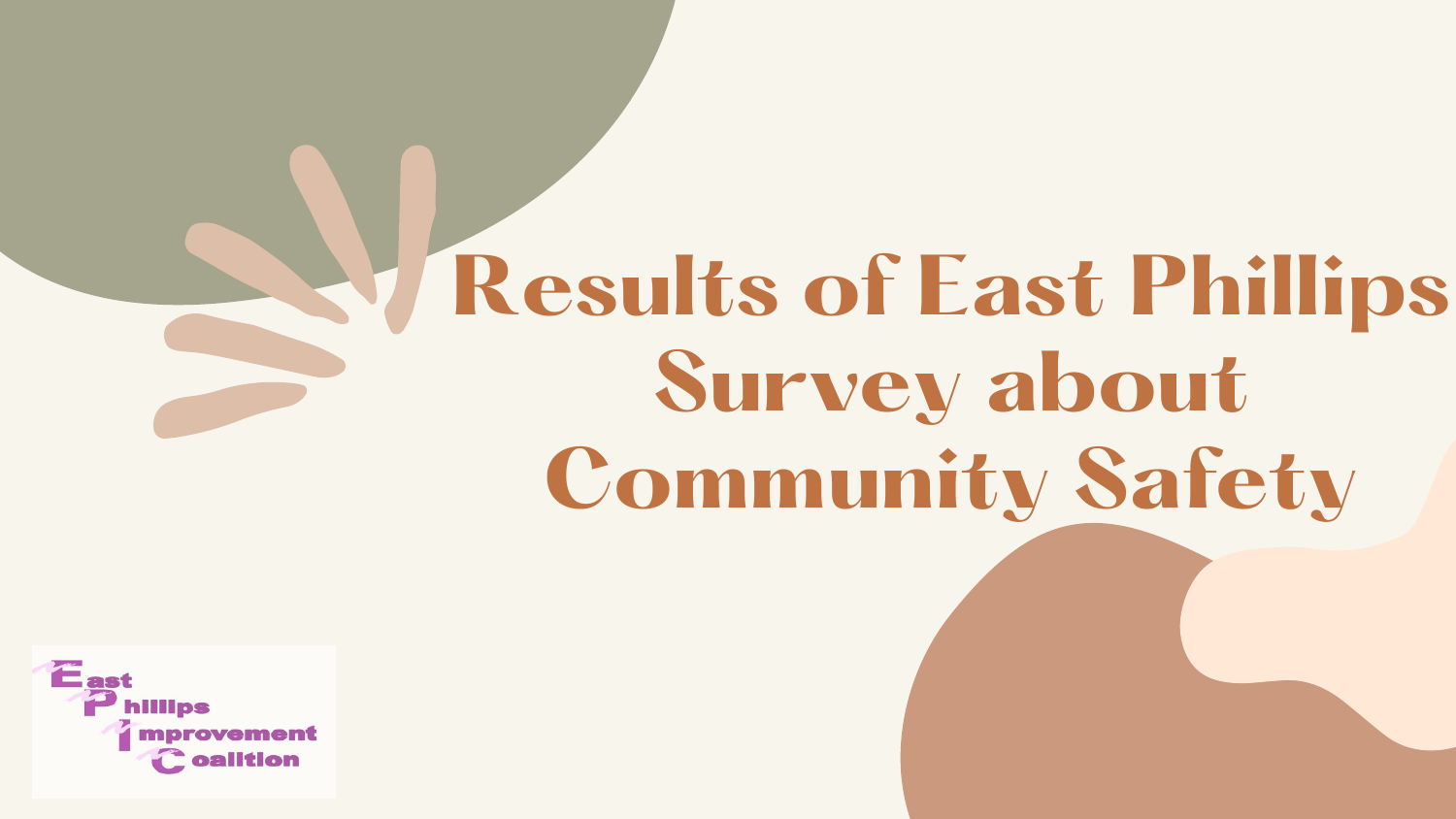Respondents (could select multiple): Renter/Tenant: 8 responses or 27% Black: 0 Indigenous/Native American: 4 or 14% Latino/a: 0 Somali: 0 BIPOC: 4 or 14% Unhoused: 1 or 3% Youth: Elder: 3 or 10% Has a disability: 1 or 3% White: 18 or 62% Homeowner: 19 or 66% Landlord: 4 or 14%

## **Demographic Information** Total respondents to survey: 39

#### As compared to neighborhood demographics: Renter/Tenant: 60%

- 
- 

#### Indigenous/Native American: 9.8%

Black: 26% Latino/a: 38% BIPOC: 71% Elder: 4% White: 19%

- 
- Somali: no information
	-
- Unhoused: no information
- Youth: no information
	-
- Has a disability: 14%
	-
- Homeowner: 32%
- Landlord: no information
	-

Responses to this optional question: 29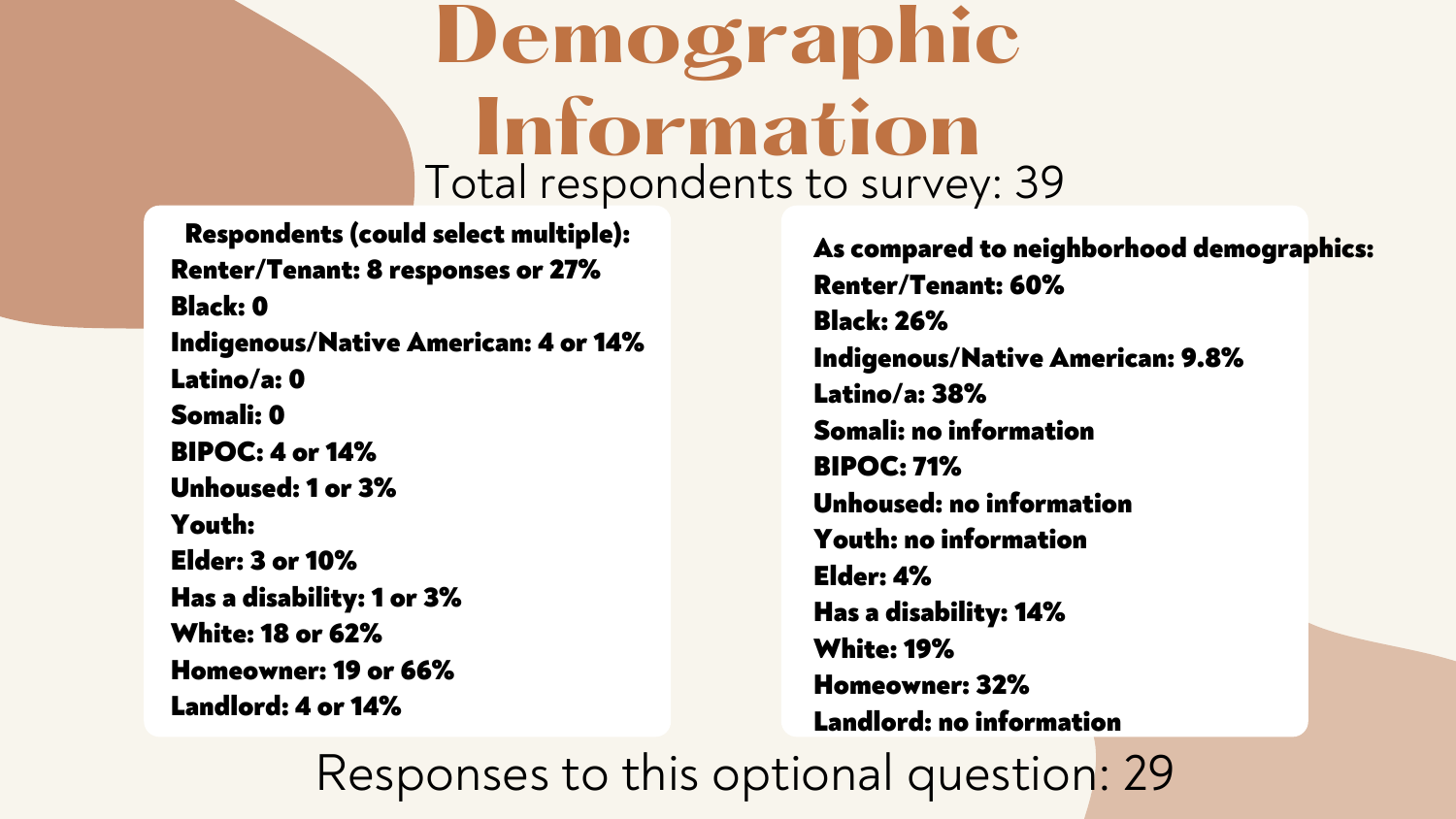**We received contact information from 20 people interested in joining a committee focused on safety in East Phillips**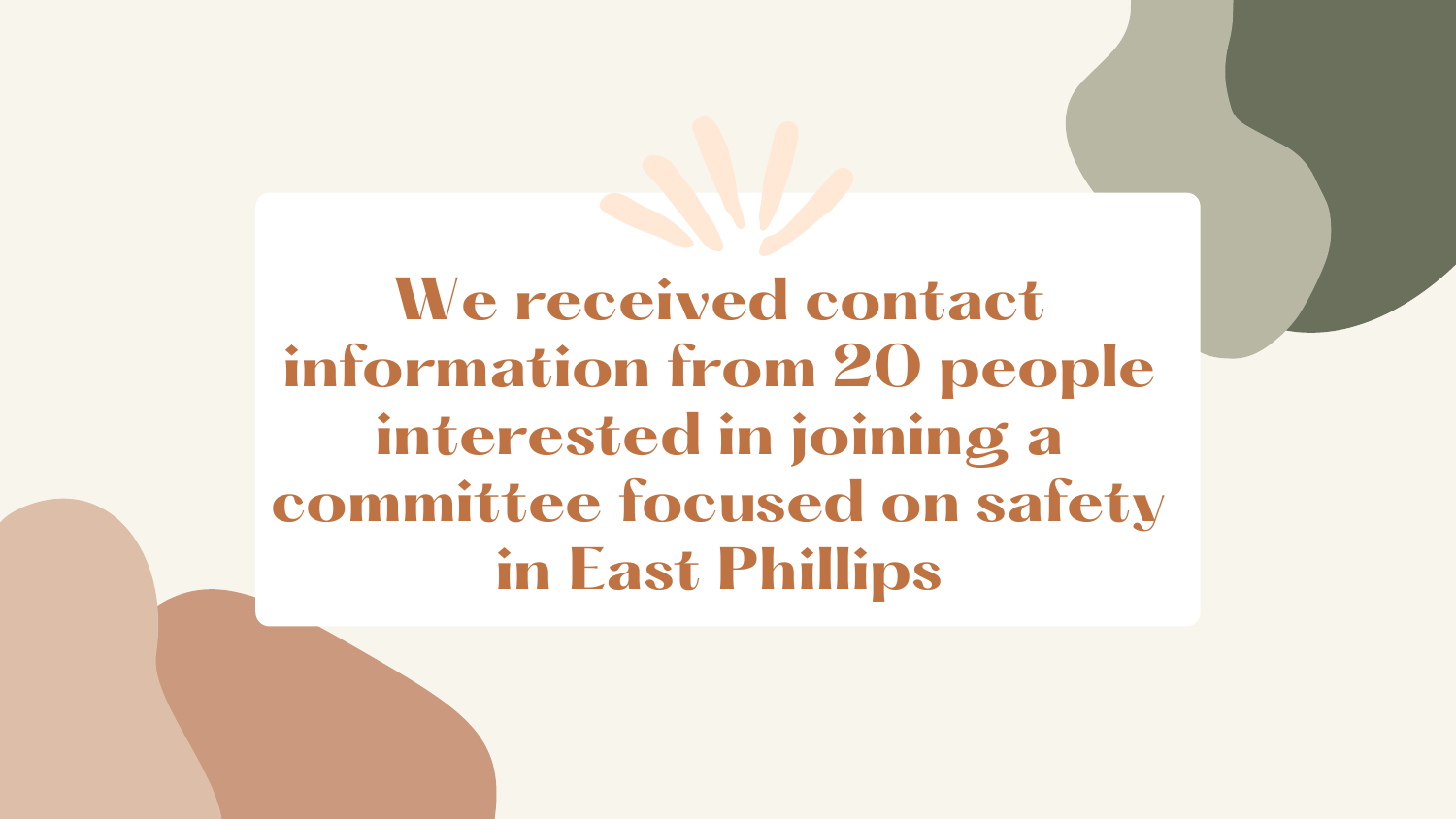**How would you like EPIC to approach safety**

**Respondents were able to choose as many as they'd like** 20% 10% 15% 12% 0%

Creating a group that would provide updates to the Community Meetings

30%

Both a safety Publish Regular working group safety safety and holding information discussions in EPIC Esafety by everyone News discussions at at ever Community Community Meetings (but Meeting not every Community Meeting



I don't know or no strong opinion

Other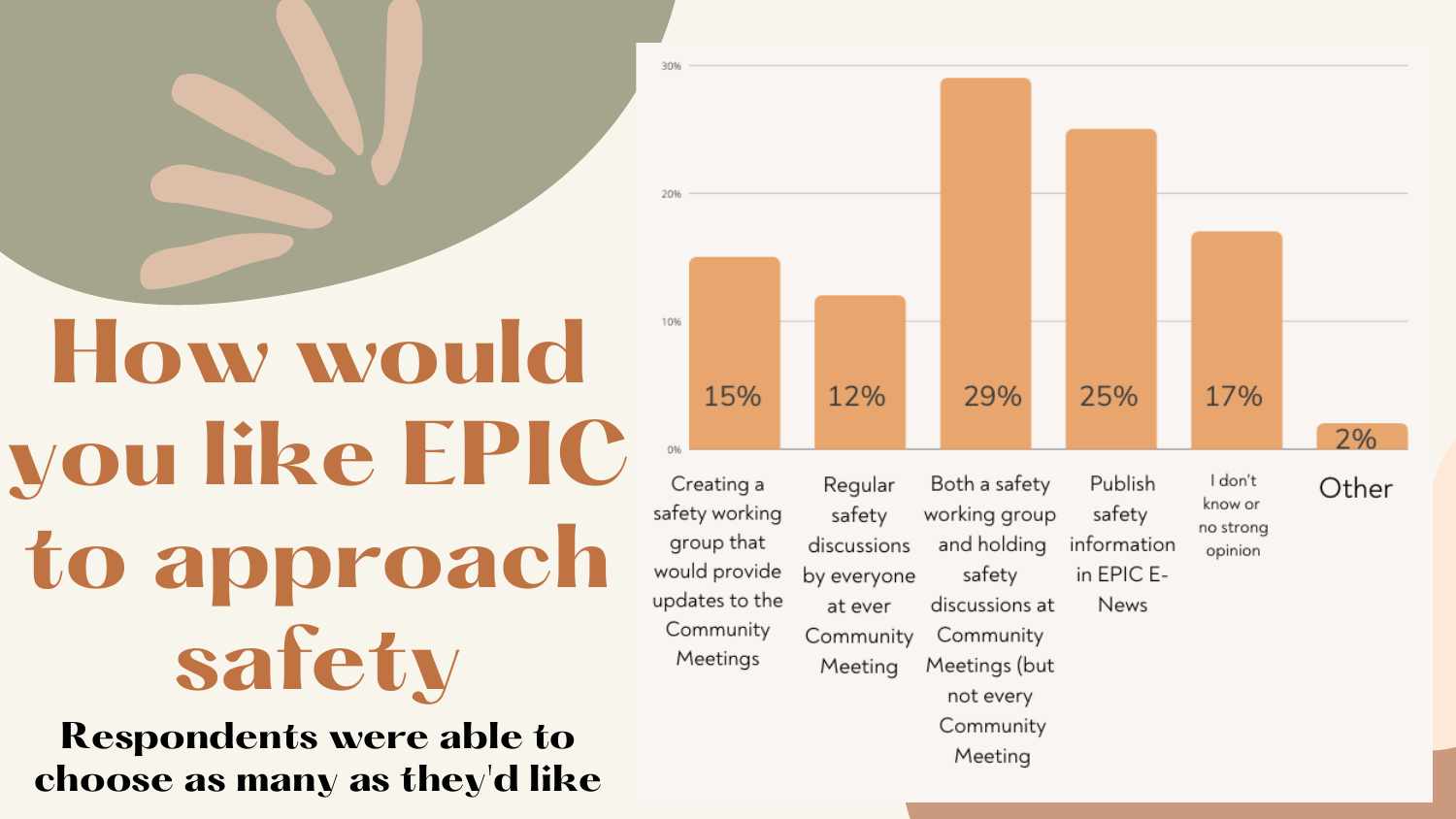

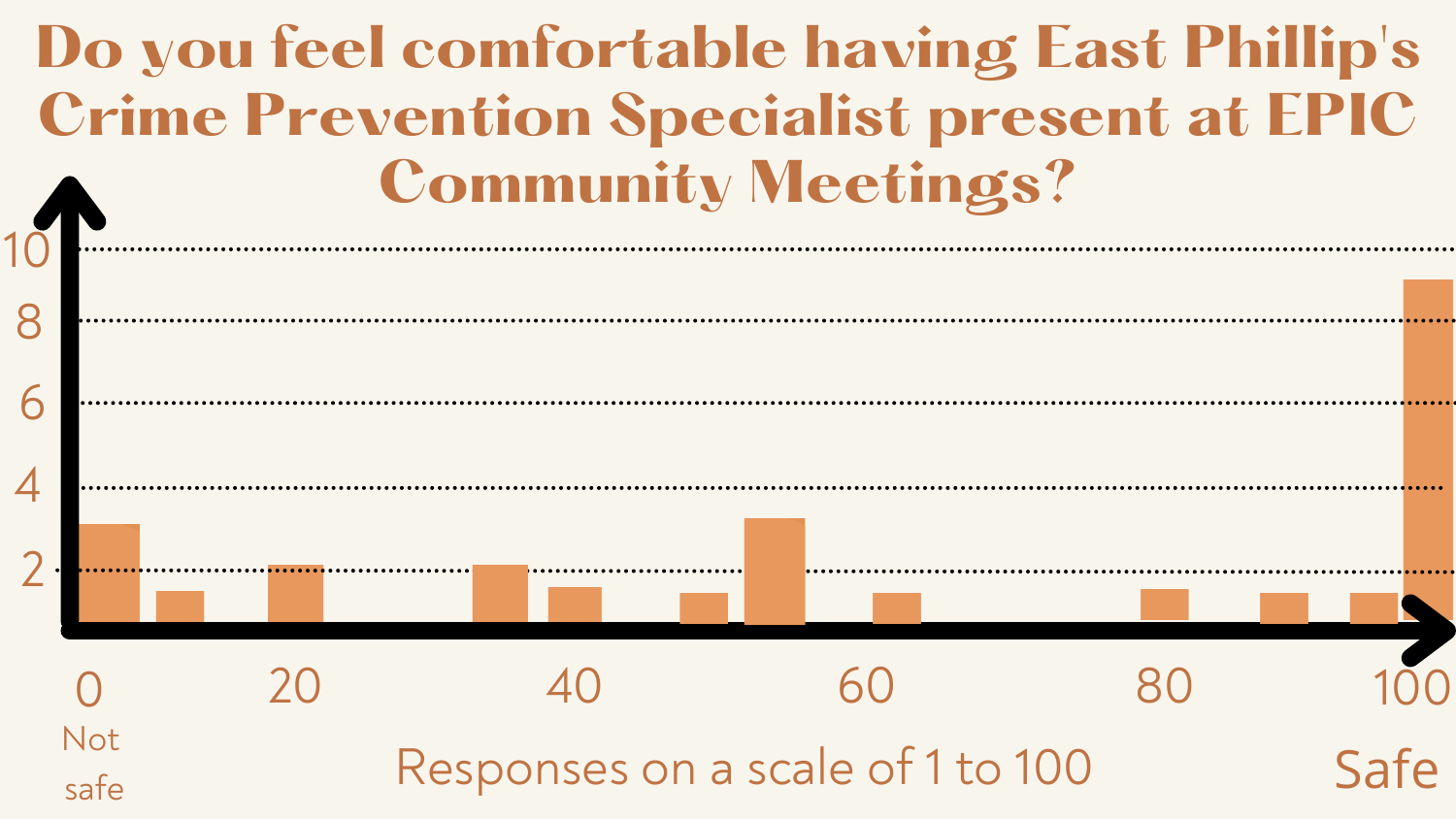#### **Do you feel comfortable having East Phillip's Crime Prevention Specialist present at EPIC Community Meetings? Disaggregated: BIPOC responses**

| Not<br>safe | Responses on a scale of 1 to 100 |  |  |  |  |
|-------------|----------------------------------|--|--|--|--|

#### f 1 to 100

| 10             |
|----------------|
| 8              |
| 6              |
| 4              |
| $\overline{2}$ |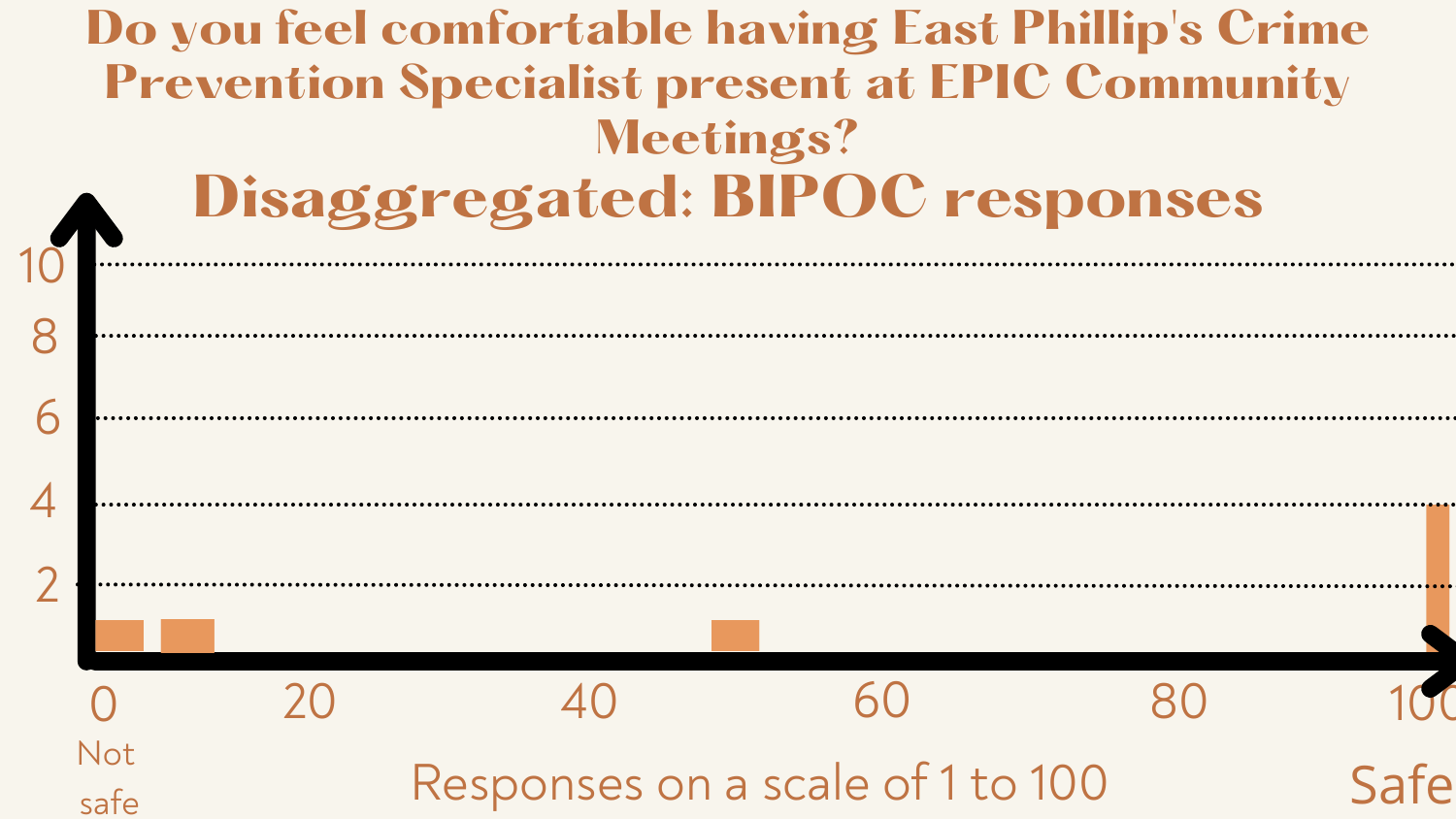### **Do you want the East Phillips Crime Prevention Specialist present at EPIC Community Meetings?**

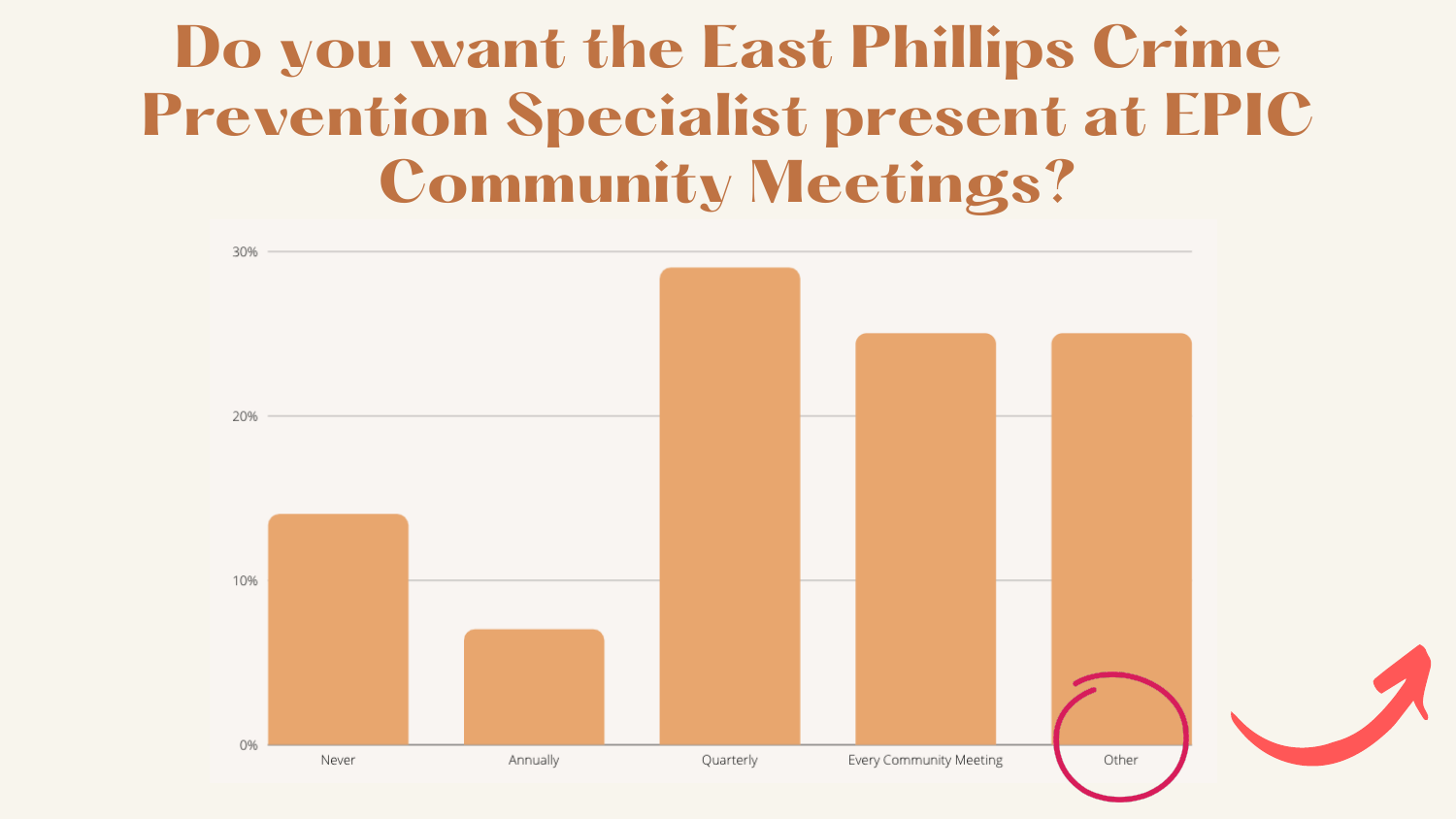### **'Other' responses to the question of whether people want the CPS at Community Meetings**

#### Positive - 2 responses

One shared that if CPS lives in the neighborhood, invite them

One shared that she should be involved to some degree for accountability and communication. "It is not in our interest to ignore that. Insisting that they communicate more about what they see and do in our neighborhood could actually help them to be more accountable."

#### Maybe/neutral - 4 responses

1 response: shared they are white and priority on everyone feeling comfortable 3 responses: on as need or invite only basis. "If we need her at a specific meeting for a specific reason, and if we think she 'll have something useful to share, I' m open to her being invited, but don 't want it to be the default."

#### Negative - 3 responses

3 people shared that they had bad experiences or perceptions with the current CPS, one would be open if someone else were to fill the position

"I don 't think this particular crime prevention specialist is a helpful presence."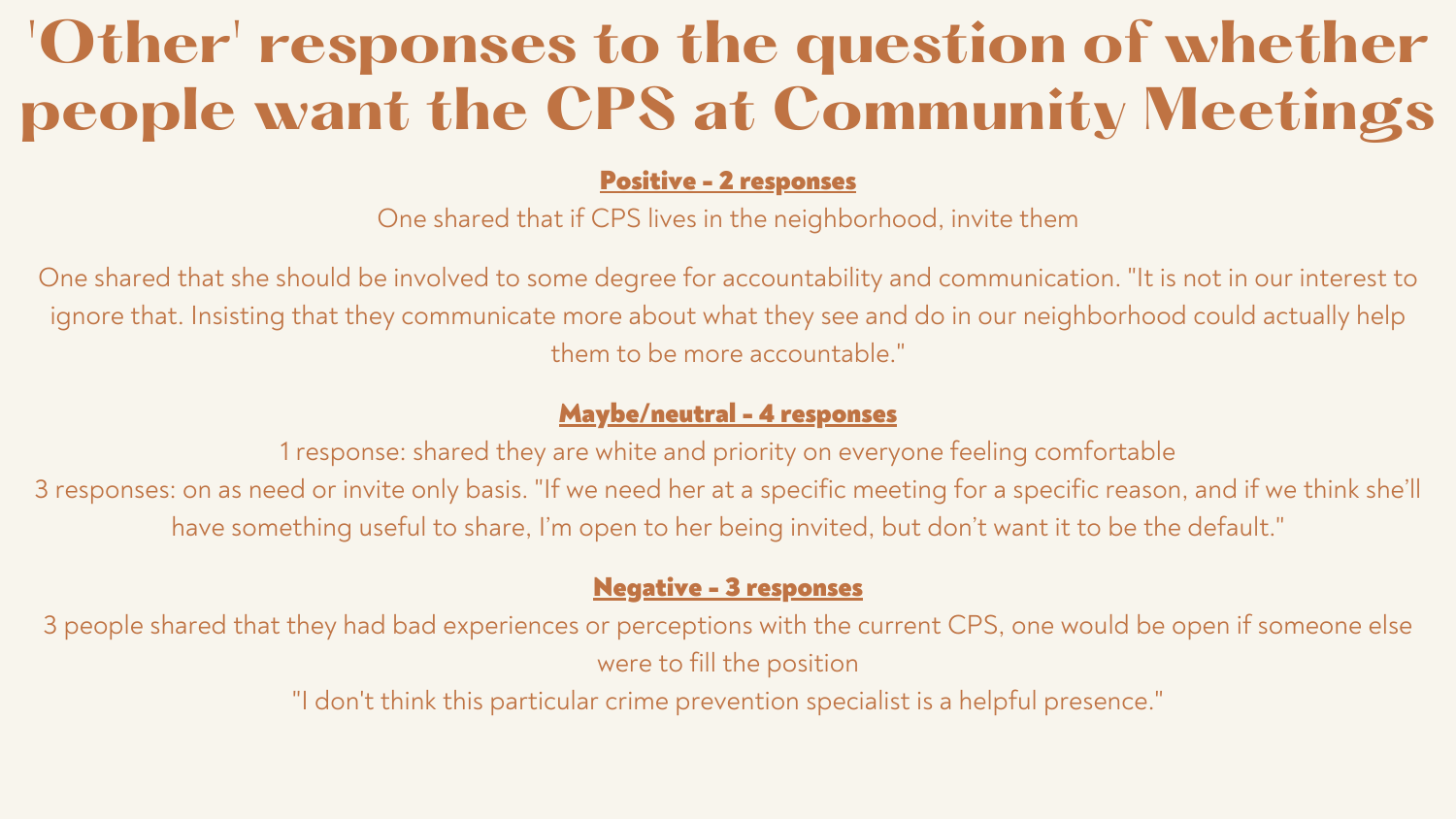## **Responses can be broken down into three sections:**

**1) How meetings run 2) Values 3) Who to involve**

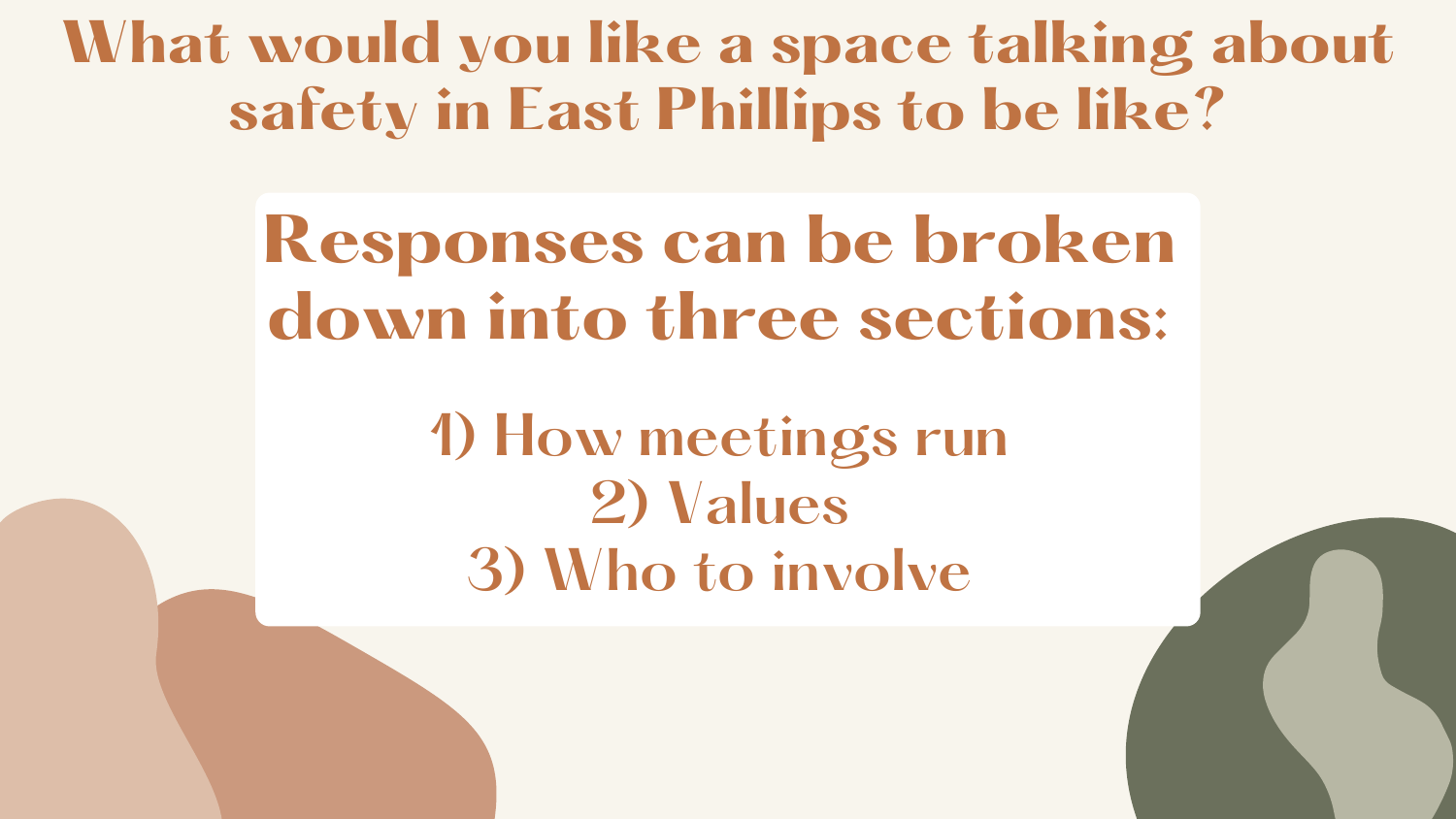### **1) How meetings run**

 responses: not alienating responses: uninterrupted time to share responses: well facilitated responses: focus on the doable responses: doesn't have to solve everything

2 Responses: trauma informed

Other responses:

Nonviolent communication, harm reduction focus, have goals, use consensus, have group agreements, in person, outdoors, fun pop ups with food, outdoors.

- 
- 
- 
- 
-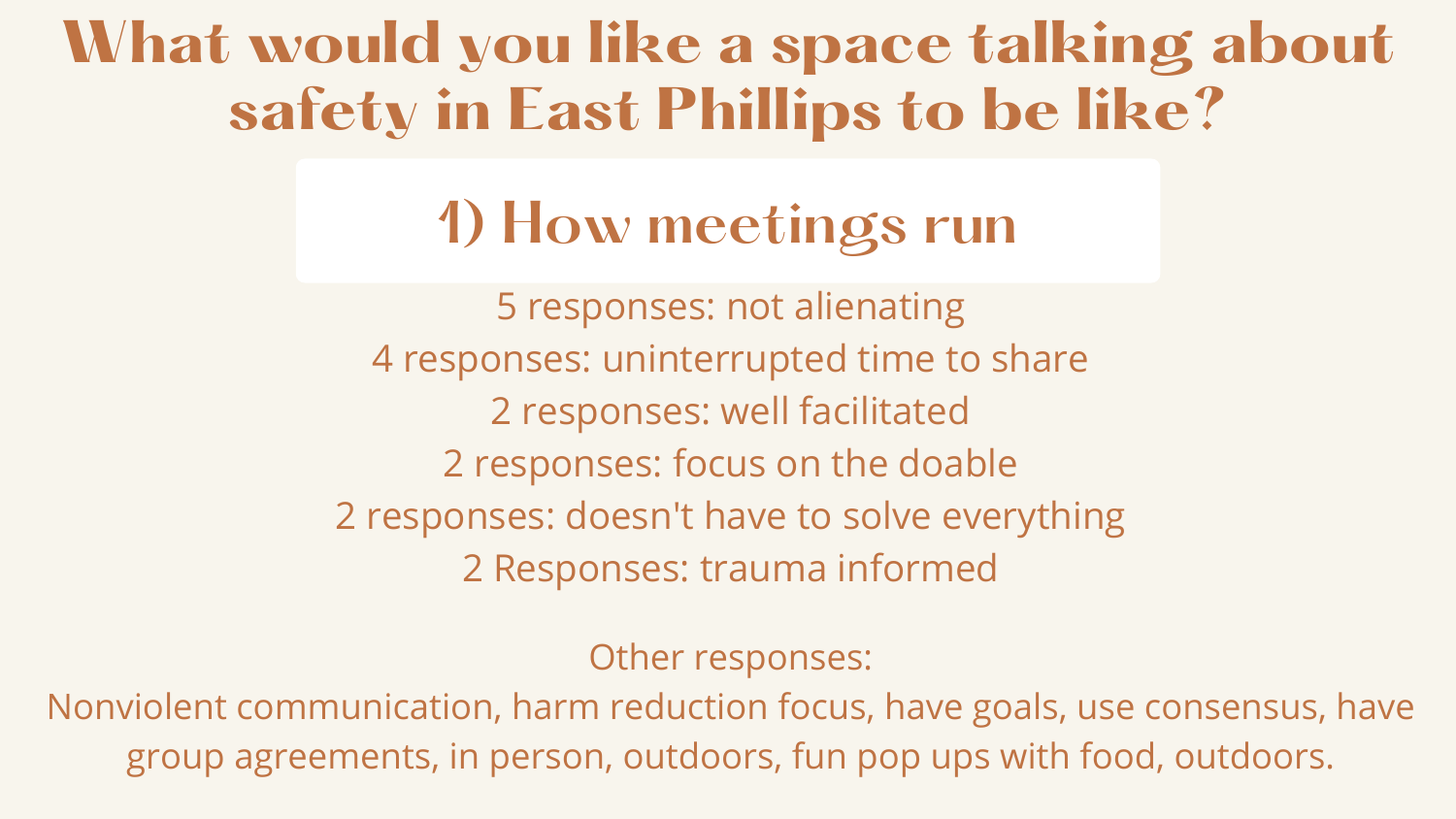## **What would you like a space talking about safety in East Phillips to be like? 1) How meetings run**

"An open forum where anyone who is interested be allowed a set timeframe to express their views, no matter who may agree or disagree no matter how strongly. Then the next person has their slot."



A space that is action driven with SMART short, medium and long-term goals. Also a space that recognizes that there macro issues to safety, which this space does not have the resources or power to solve for. This space needs to be focused on the micro, the tangible, the doable.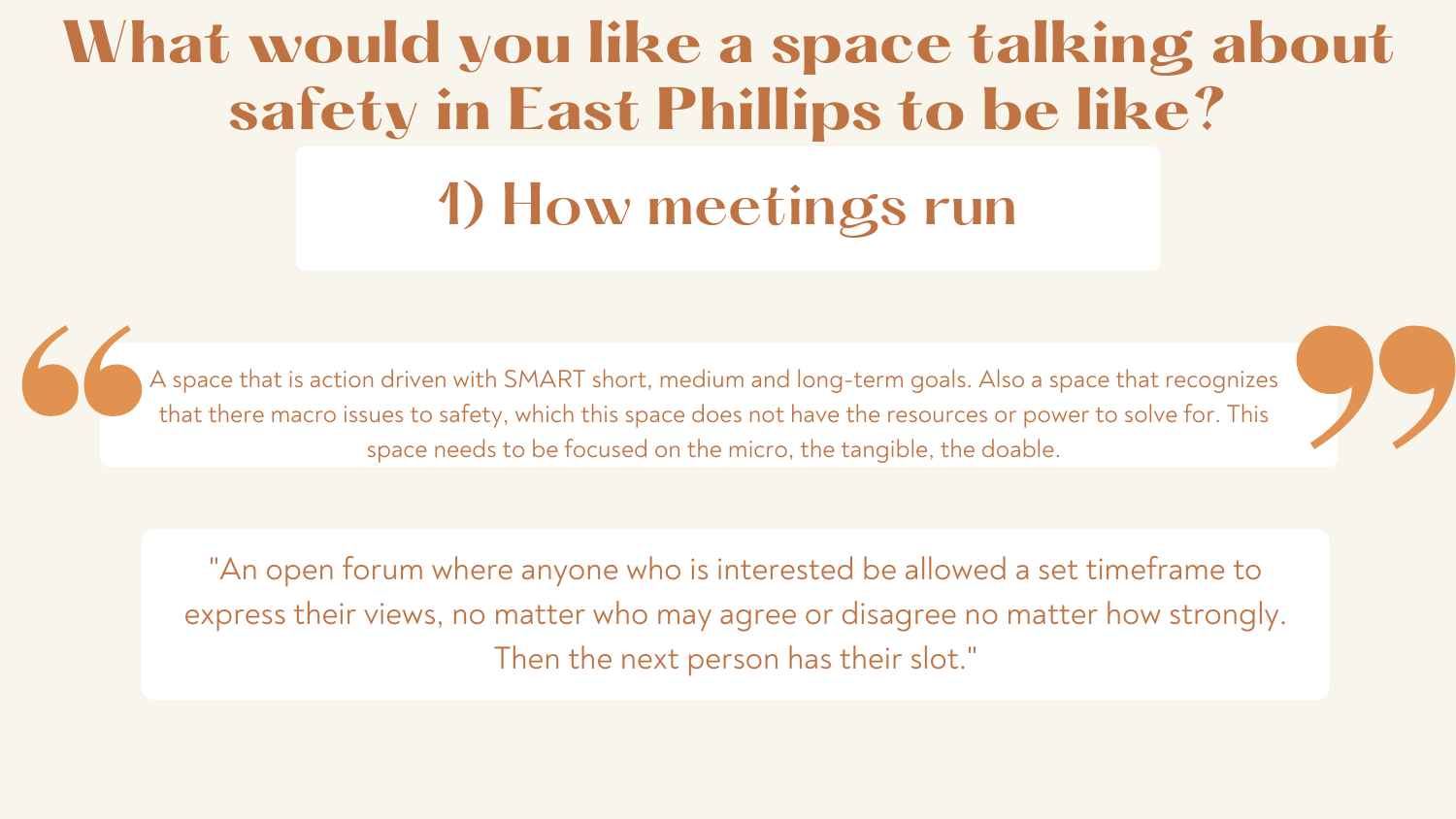#### **2) Values**

7 responses: Inclusive 5 responses: Safe and caring 4 responses: Representative of East Phillips

> Other responses: Accessible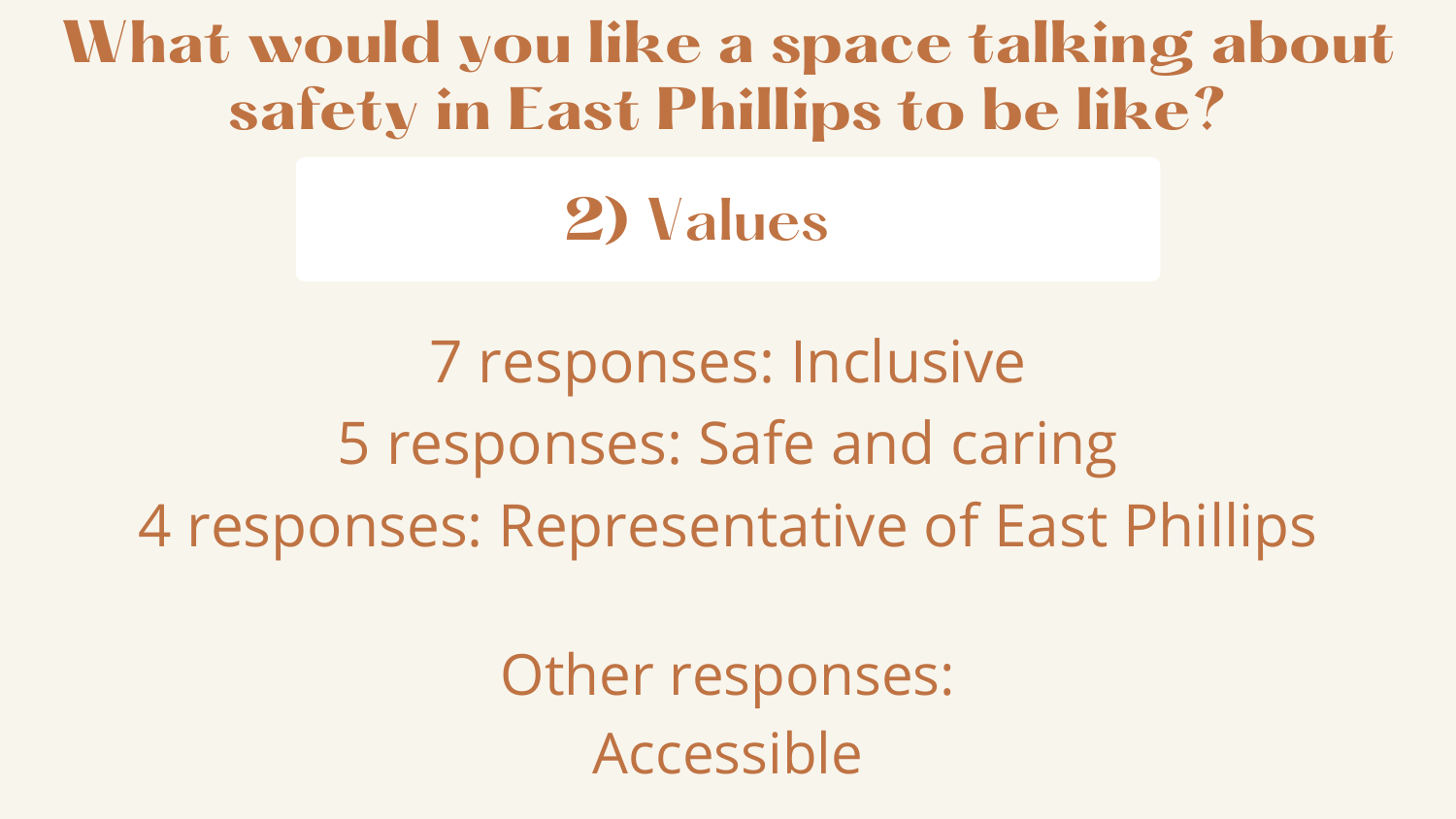**2) Values**

Respectful with a variety of residents having a safe space for their voice to be heard.

#### "Honest, open and accountable "

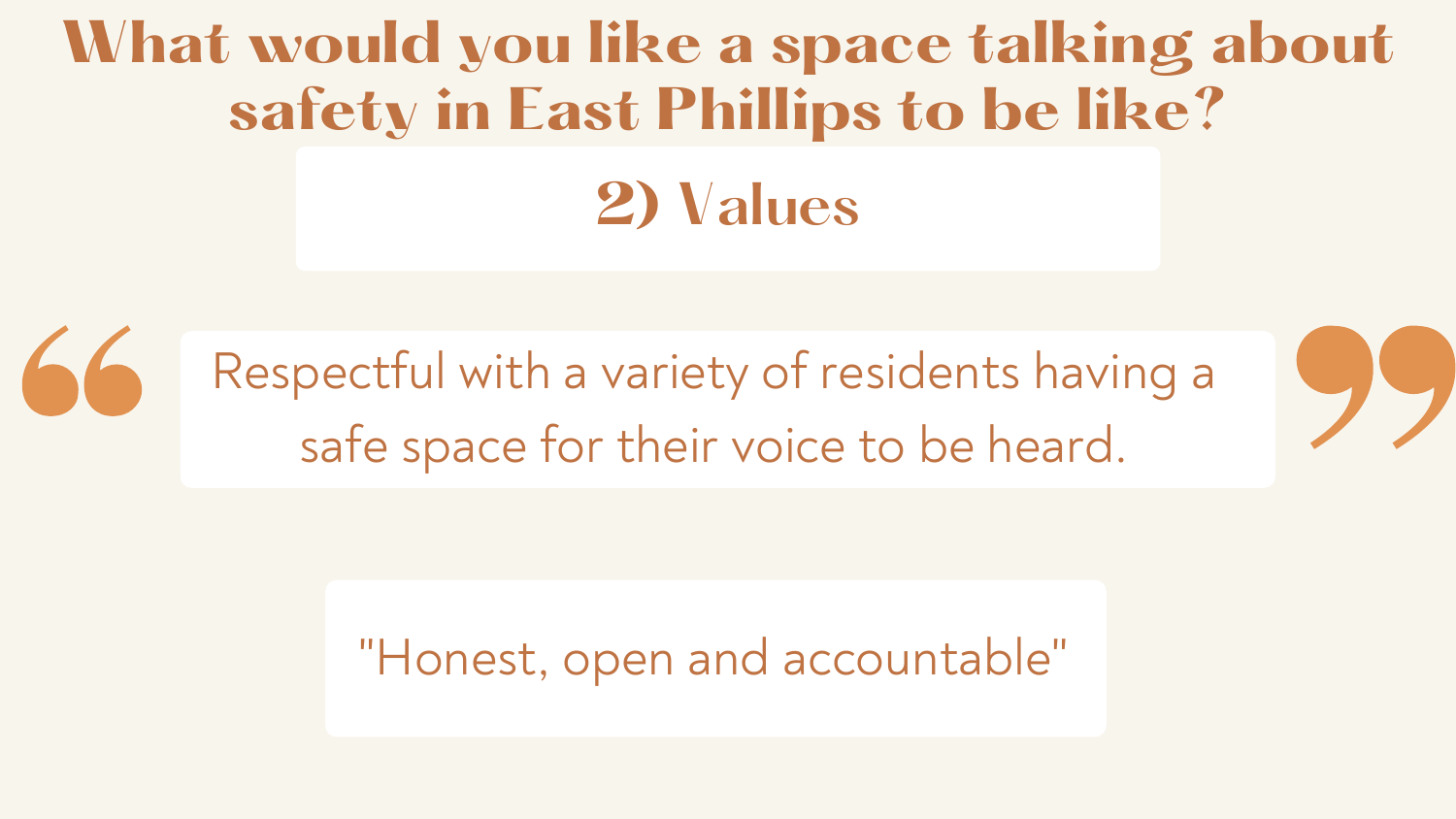## **What would you like a space talking about safety in East Phillips to be like? 3) Who to involve**

- 7 responses: relationship building with neighbors 6 responses: invite specialists
	- - 5 responses: no police
	- 3 responses: provide trainings
		- 2 responses: include police
			- 2 responses: translators

Other responses:

No CPS; funded; include CPS; focus on tax paying residents

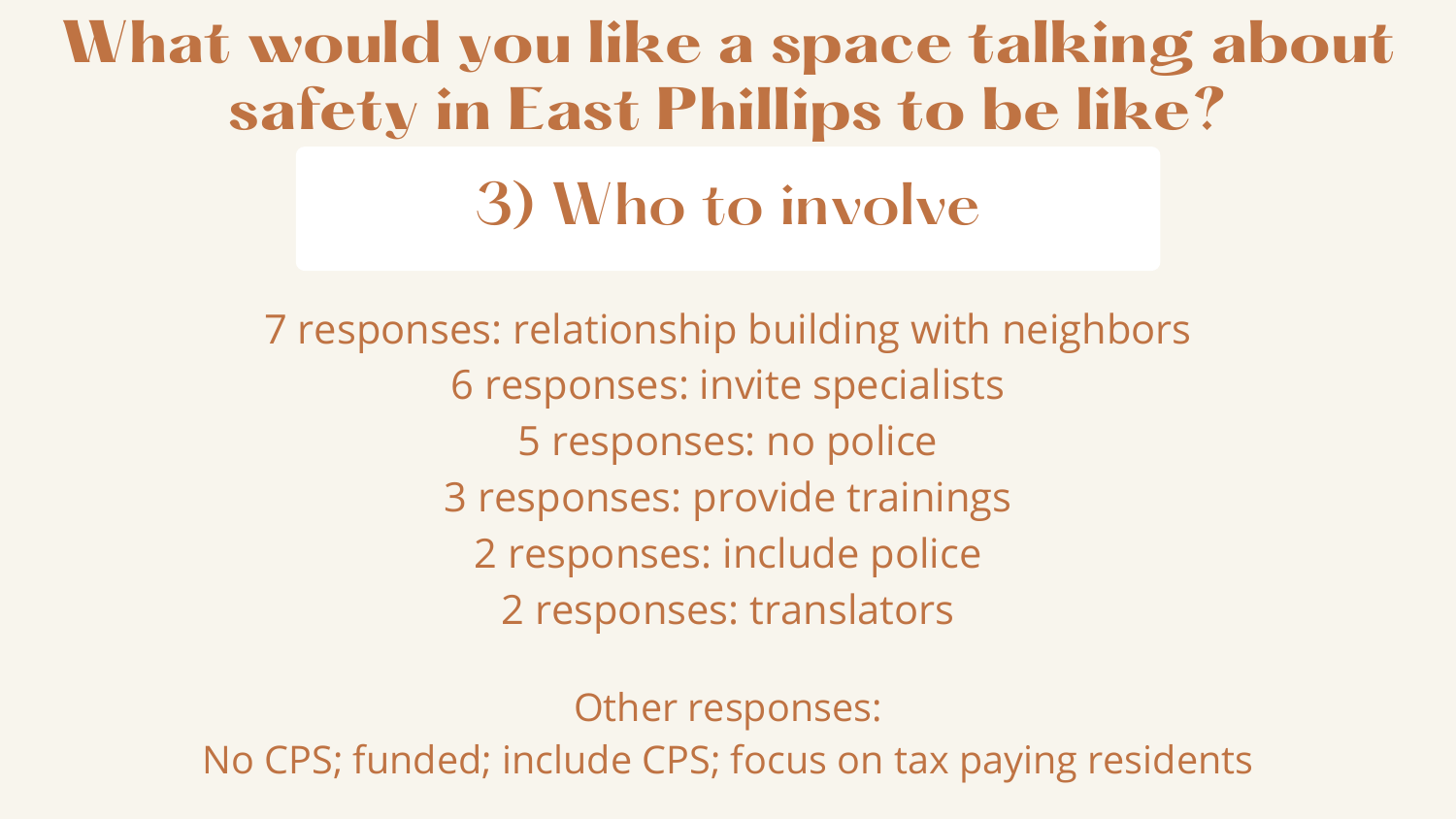## **What would you like a space talking about safety in East Phillips to be like? 3) Who to involve**



Emphasis on prevention, not just reacting when issues happen help us learn skills and take concrete action- trainings in de escalation, narcan, help organize a community patrol, etc emphasis on prevention/ response that don 't involve police

"The police and the social outreach workers "